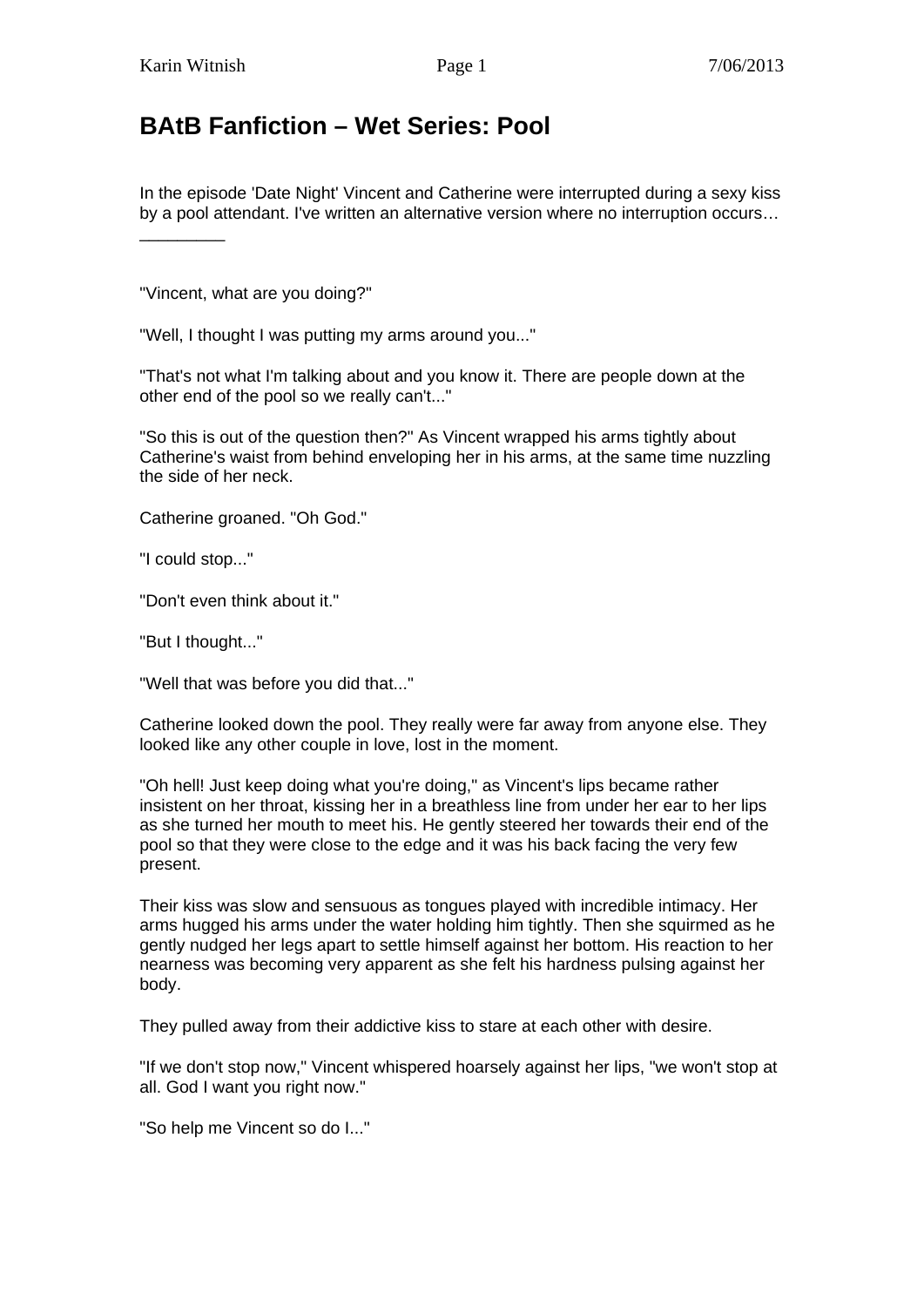That was all he needed. His arms shifted as he trailed a hand lower and slipped it under her bikini to caress her soft wet skin. When he slipped two fingers inside her she went weak.

"Oh God...what are you doing to me? Vincent that feels glorious."

He growled against her neck as his fingers continued to weave their magic. She was hot, molten to his touch and getting very, very wet. She pushed hard against him to feel his erection while ragged breaths escaped her mouth in sexy exhalations...

"Vincent..."

"Now?"

"Yes," she almost hissed. "I can't stand it."

Vincent tugged his trunks down with a sharp movement then pulled at Catherine's briefs under the water. When he slid inside her wet, welcoming warmth they both groaned. Lost in heat, feeling the connection of their union as Vincent thrust in, out, while pinning her against him with his arms. Catherine turned her face to his once more as they kissed in an effort to muffle the sounds of their increasing passion. She reached out to grasp the tiled edge of the pool for support against her treacherously languid body. She felt like liquid as they flowed into each other. It was erotic, intense and dangerously explosive as Vincent thrust harder, getting lost inside her while both drowning in a whirlpool of sensation.

His fingers continued their assault on her sex as he pushed deep into her. Catherine whimpered and mewled in the back of her throat pushing harder, harder against him; wanting, craving more. Vincent had invaded every part of her and it still wasn't enough. Would never be enough.

Because she had the pool edge as support Vincent pressed his chest against her back, placing his arms forward over Catherine's, grasping her hands in his as she held on. He arched into her; enveloping; pushing; needing; wanting with such intensity that their noises grew louder. Cat turned her face to his again, panting, as he devoured her mouth as if trying to inhale her.

The climax tore through them, leaving them raw and shuddering in its wake.

A moment passed, then another and another, as breathing returned; making speech possible.

"What is it about us and water?" Vincent growled low into her ear as he helped straighten her bikini and his trunks with shaking hands.

"Don't think it has anything to do with water - it's just us. Vincent that was insanely good. I dread turning around."

They both did to find nobody staring at them. They really were that far away or perhaps the intruders were being polite.

"Hmmm enclosed public places are just way too dangerous for us. Like a couple of love sick teenagers. Honestly..." she shook her head ruefully.